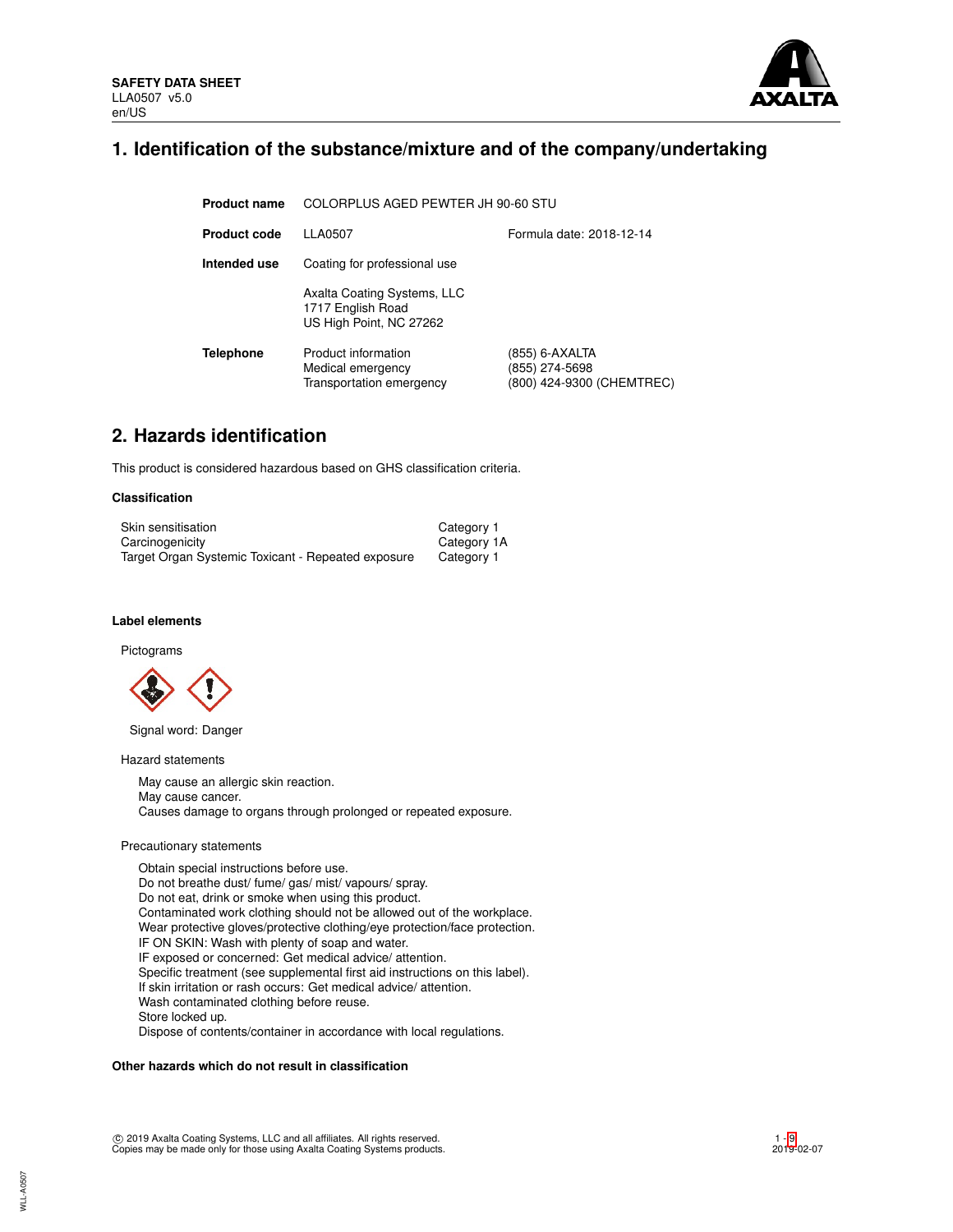

Intentional misuse by deliberately concentrating and inhaling the contents may be harmful or fatal.

**The following percentage of the mixture consists of ingredient(s) with unknown acute toxicity:** 17.6 %

# **3. Composition/information on ingredients**

Mixture of synthetic resins, pigments, and solvents as well as water

## **Components**

| CAS-No.       | Chemical name             | Concentration |
|---------------|---------------------------|---------------|
| 13463-67-7    | Titanium dioxide          | $4 - 15%$     |
| $57 - 55 - 6$ | Propylene glycol          | $1 - 4%$      |
| 14808-60-7    | Quartz-crystalline silica | $1 - 4%$      |
|               | Trade Secret Additive     | $0.0 - 1.0\%$ |
|               | Trade Secret Additive     | $0.0 - 1.0\%$ |
|               | Trade Secret Additive     | $0.0 - 1.0\%$ |

Any concentration shown as a range is due to batch variation.

## **4. First aid measures**

#### **Eye contact**

Remove contact lenses. Irrigate copiously with clean, fresh water for at least 15 minutes, holding the eyelids apart. Seek medical advice.

### **Skin contact**

Do NOT use solvents or thinners. Take off all contaminated clothing immediately. Wash skin thoroughly with soap and water or use recognized skin cleanser. If skin irritation persists, call a physician.

#### **Inhalation**

Avoid inhalation of vapour or mist. Move to fresh air in case of accidental inhalation of vapours. If breathing is irregular or stopped, administer artificial respiration. If unconscious place in recovery position and seek medical advice. If symptoms persist, call a physician.

## **Ingestion**

If swallowed, seek medical advice immediately and show this safety data sheet (SDS) or product label. Do NOT induce vomiting. Keep at rest.

#### **Most Important Symptoms/effects, acute and delayed**

## **Inhalation**

May cause nose and throat irritation.

## **Ingestion**

May result in gastrointestinal distress.

### **Skin or eye contact**

May cause irritation or burning of the eyes. Repeated or prolonged liquid contact may cause skin irritation with discomfort and dermatitis.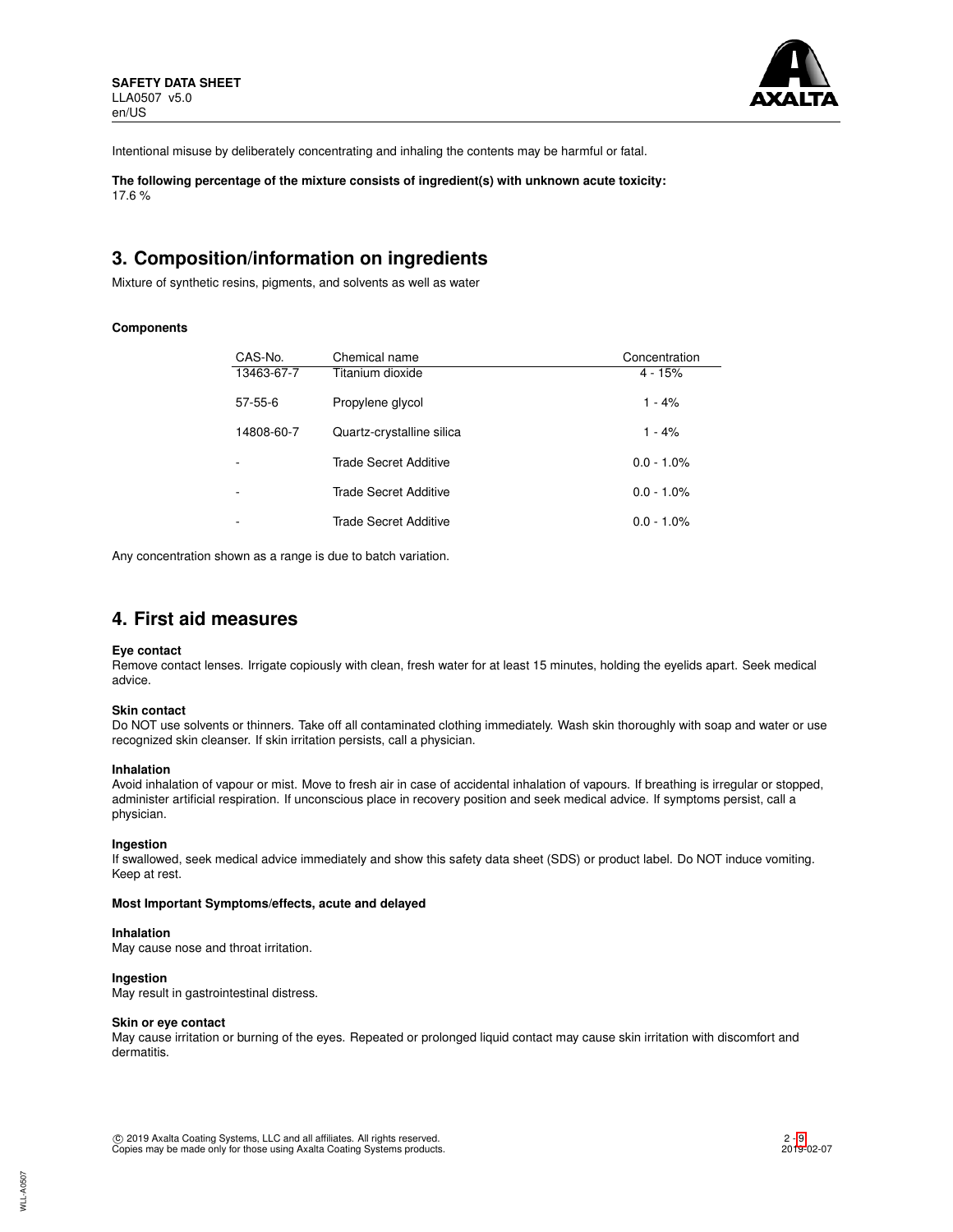

### **Indication of Immediate medical attention and special treatment needed if necessary**

No data available on the product. See section 3 and 11 for hazardous ingredients found in the product.

## **5. Firefighting measures**

#### **Suitable extinguishing media**

Water spray, Dry chemical, Foam

### **Extinguishing media which shall not be used for safety reasons**

High volume water jet

## **Hazardous combustion products**

CO, CO2, smoke, and oxides of any heavy metals that are reported in "Composition, Information on Ingredients" section.

#### **Fire and Explosion Hazards**

Avoid heating above flash point.

#### **Special Protective Equipment and Fire Fighting Procedures**

Full protective flameproof clothing should be worn as appropriate. Wear self-contained breathing apparatus for firefighting if necessary. In the event of fire, cool tanks with water spray. Do not allow run-off from fire fighting to enter public sewer systems or public waterways.

## **6. Accidental release measures**

#### **Procedures for cleaning up spills or leaks**

Ventilate area. If heated above the flashpoint, remove sources of ignition. Prevent skin and eye contact and breathing of vapor. Wear a properly fitted air-purifying respirator with organic vapor cartridges (NIOSH approved TC-23C), eye protection, gloves and protective clothing. Confine, remove with inert absorbent, and dispose of properly.

#### **Environmental precautions**

Do not let product enter drains. Notify the respective authorities in accordance with local law in the case of contamination of rivers, lakes or waste water systems.

# **7. Handling and storage**

#### **Precautions for safe handling**

Observe label precautions. Close container after each use. If heated above its flash point, this must be handled as if it were a flammable liquid. Do not transfer contents to bottles or unlabeled containers. Wash thoroughly after handling and before eating or smoking. Do not freeze. If material is a coating: do not sand, flame cut, braze or weld dry coating without a NIOSH approved air purifying respirator with particulate filters or appropriate ventilation, and gloves. Combustible dust clouds may be created where operations produce fine material (dust). Avoid formation of significant deposits of material as they may become airborne and form combustible dust clouds. Build up of fine material should be cleaned using gentle sweeping or vacuuming in accordance with best practices. Cleaning methods (e.g. compressed air) which can generate potentially combustible dust clouds should not be used.

#### **Advice on protection against fire and explosion**

Solvent vapours are heavier than air and may spread along floors. Vapors may form explosive mixtures with air and will burn when an ignition source is present. Always keep in containers of same material as the original one. Never use pressure to empty container: container is not a pressure vessel. The accumulation of contaminated rags may result in spontaneous combustion. Good housekeeping standards and regular safe removal of waste materials will minimize the risks of spontaneous combustion and other fire hazards.

#### **Storage**

#### **Requirements for storage areas and containers**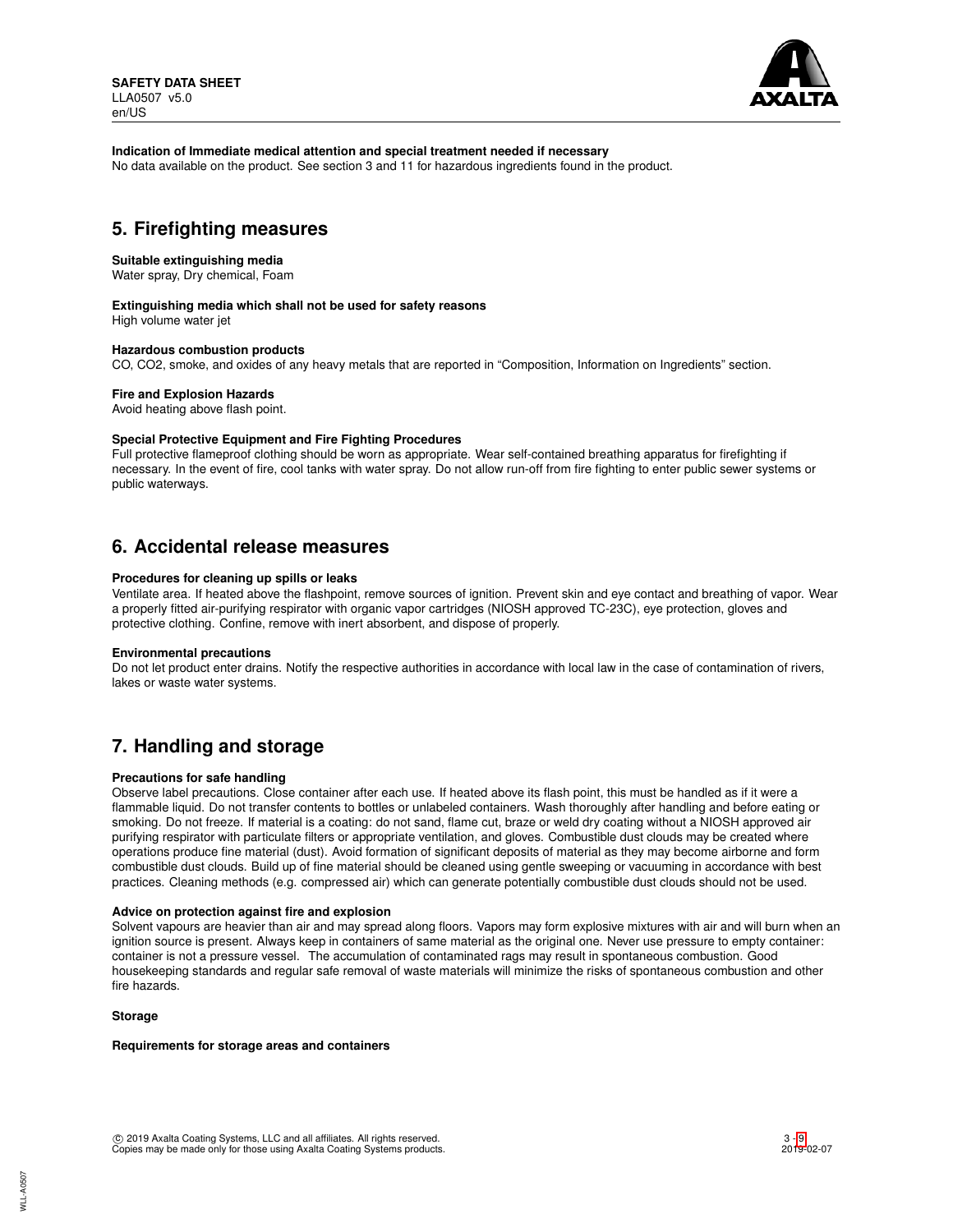

Observe label precautions. Store in a dry, well ventilated place away from sources of heat, ignition and direct sunlight. No smoking. Prevent unauthorized access. Containers which are opened must be carefully resealed and kept upright to prevent leakage.

#### **Advice on common storage**

Store separately from oxidizing agents and strongly alkaline and strongly acidic materials.

OSHA/NFPA Storage Classification: IIIB

## **8. Exposure controls/personal protection**

#### **Engineering controls and work practices**

Provide adequate ventilation.This should be achieved by a good general extraction and -if practically feasible- by the use of a local exhaust ventilation.If these are not sufficient to maintain concentrations of particulates and solvent vapour below the OEL, suitable respiratory protection must be worn.

#### **National occupational exposure limits**

| CAS-No.    | Chemical name             | Source Time            | Tvpe                     | Value                                 | <b>Note</b>        |
|------------|---------------------------|------------------------|--------------------------|---------------------------------------|--------------------|
| 13463-67-7 | Titanium dioxide          | OSHA 8 hr              | <b>TWA</b>               | $15 \,\mathrm{ma}/\mathrm{m}$         | <b>Total Dust</b>  |
| 14808-60-7 | Quartz-crystalline silica | OSHA 8 hr<br>OSHA 8 hr | <b>TWA</b><br><b>TWA</b> | 0.3 mg/m3 Total Dust<br>$50 \mu q/m3$ | Respirable<br>Dust |

#### **Glossary**

CEIL Ceiling exposure limit

STEL Short term exposure limit<br>TL Threshold limits

Threshold limits

TLV Threshold Limit Value

TWA Time weighted average

TWAE Time-Weighted Average

#### **Protective equipment**

Personal protective equipment should be worn to prevent contact with eyes, skin or clothing.

## **Respiratory protection**

Do not breathe vapors or mists. Wear an appropriate, properly fitted NIOSH approved respirator during application and until all vapors and spray mists are exhausted unless air monitoring demonstrates vapor/mist levels are below applicable limits. If respirators are required, use a properly fitted air-purifying respirator with organic vapor cartridges (NIOSH approved TC-23C) and particulate filter (NIOSH TC-84A). In confined spaces, or in situations where continuous spray operations are typical, or if proper air-purifying respirator fit is not possible, wear a positive pressure, supplied-air respirator (NIOSH TC-19C). In all cases, follow respirator manufacturer's directions for respirator use.'

#### **Eye protection**

Desirable in all industrial situations. Goggles are preferred to prevent eye irritation. If safety glasses are substituted, include splash guard or side shields.

#### **Skin and body protection**

Choose skin and body protection as appropriate for the concentration and quantity of hazardous substances, and to the specific work-place practices.

#### **Hygiene measures**

Wash skin thoroughly with soap and water or use recognized skin cleanser. Do NOT use solvents or thinners.

### **Environmental exposure controls**

Do not let product enter drains. For ecological information, refer to Ecological Information Section 12.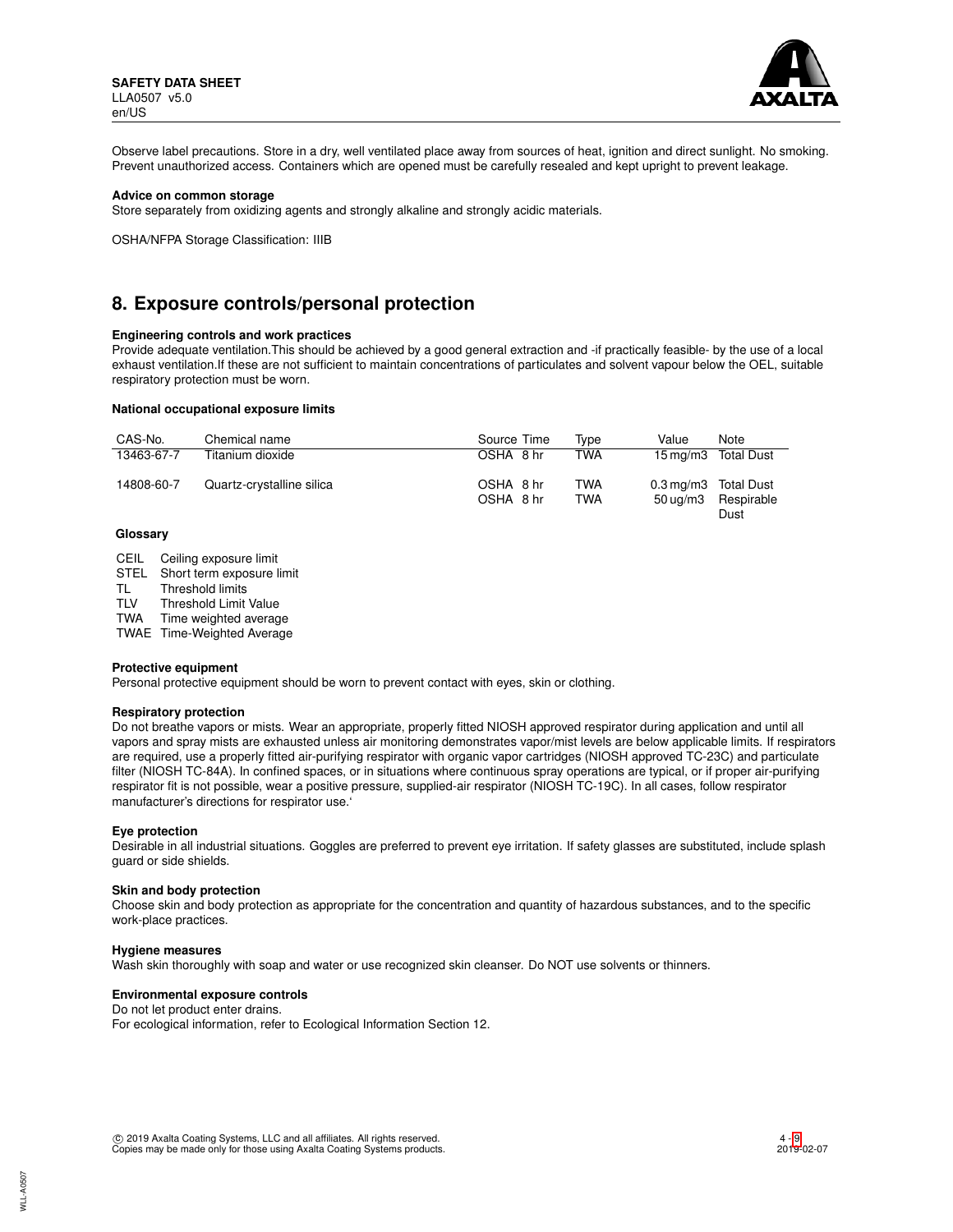

# **9. Physical and chemical properties**

## **Appearance**

**Form:** liquid **Colour:** brown

| $>$ 200 $^{\circ}$ F      |                  |
|---------------------------|------------------|
| Not applicable.           |                  |
| Not applicable.           |                  |
| Slower than Ether         |                  |
| $0.7$ hPa                 |                  |
| appreciable               |                  |
| 0.6                       |                  |
| $100\,^{\circ}\mathrm{C}$ |                  |
| 1000 $^{\circ}$ C         |                  |
| 10                        |                  |
| 1.20                      |                  |
| 68.33%                    |                  |
| 57.04%                    |                  |
| 31.67%                    |                  |
| 42.96%                    |                  |
| No data available.        |                  |
| No data available         |                  |
| 201 ° C                   | <b>DIN 51794</b> |
| Not applicable.           |                  |
| Not applicable.           | ISO 2431-1993    |
| 1.0                       |                  |
| 0.4                       |                  |
|                           |                  |

Does not sustain combustion.

\* VOC less exempt (theoretical) and VOC as packaged (theoretical) are based upon the VOC of the packaged material at the point of manufacture.

# **10. Stability and reactivity**

#### **Stability**

Stable

## **Conditions to avoid**

Stable under recommended storage and handling conditions (see section 7).

#### **Materials to avoid**

None reasonably foreseeable.

## **Hazardous decomposition products**

When exposed to high temperatures may produce hazardous decomposition products such as carbon monoxide and dioxide, smoke, oxides of nitrogen.

## **Hazardous Polymerization**

Will not occur.

## **Sensitivity to Static Discharge**

If heated above the flash point, solvent vapors in air may explode if static grounding and bonding is not used during transfer of this product.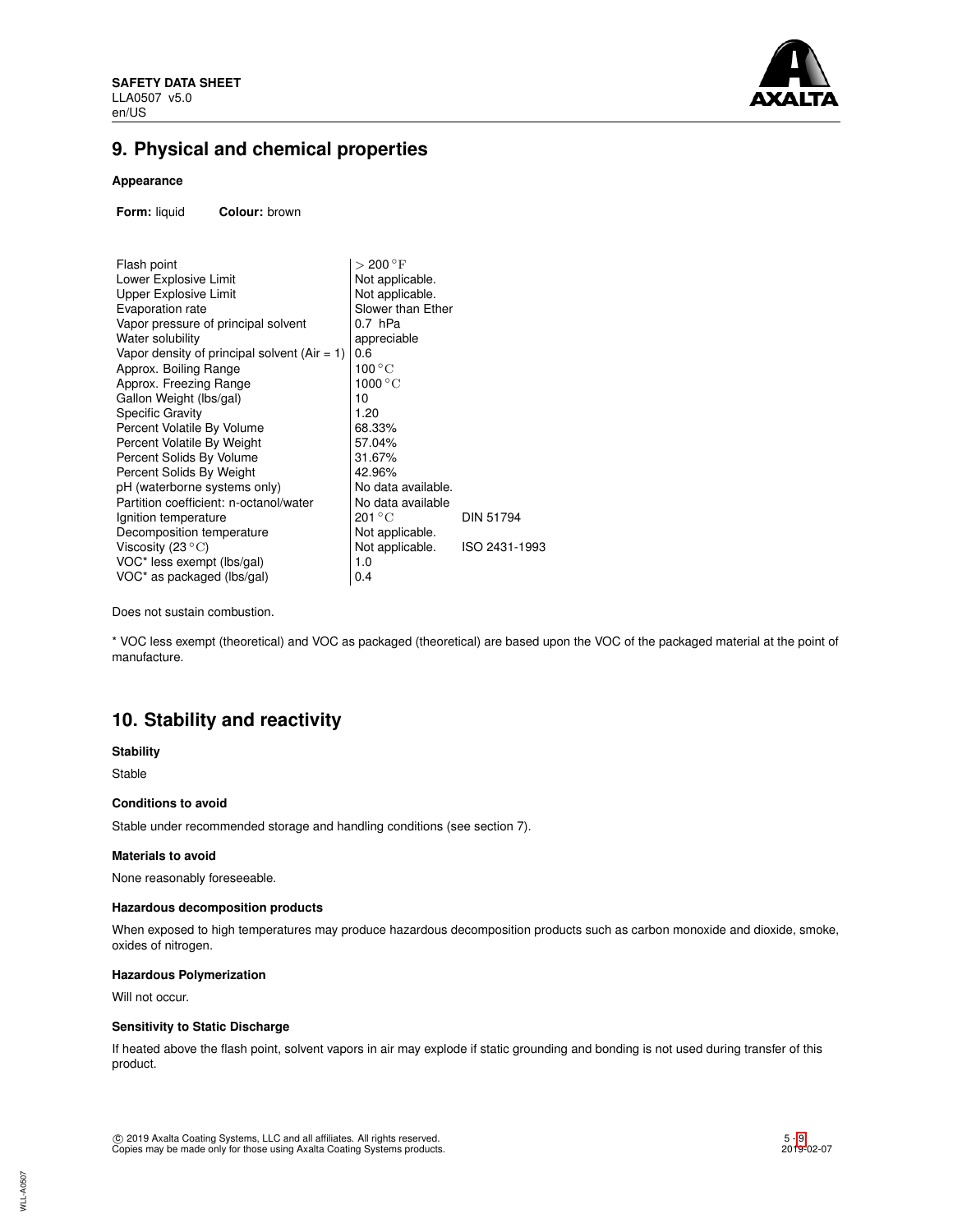

### **Sensitivity to Mechanical Impact**

None known.

# **11. Toxicological information**

#### **Information on likely routes of exposure**

**Inhalation** May cause nose and throat irritation.

**Ingestion** May result in gastrointestinal distress.

#### **Skin or eye contact**

May cause irritation or burning of the eyes. Repeated or prolonged liquid contact may cause skin irritation with discomfort and dermatitis.

**Delayed and immediate effects and also chronic effects from short and long term exposure:**

**Acute oral toxicity** Not classified according to GHS criteria

**Acute dermal toxicity** Not classified according to GHS criteria

## **Acute inhalation toxicity**

not hazardous

% of unknown composition: 17.6 %

## **Skin corrosion/irritation**

Not classified according to GHS criteria

### **Serious eye damage/eye irritation** Not classified according to GHS criteria

### **Respiratory sensitisation**

Not classified according to GHS criteria

## **Skin sensitisation**

| Trade Secret Additive Category 1A |  |
|-----------------------------------|--|
| Trade Secret Additive Category 1  |  |
| Trade Secret Additive Category 1  |  |

#### **Germ cell mutagenicity**

Not classified according to GHS criteria

**Carcinogenicity**

Titanium dioxide Category 2 Quartz-crystalline silica Category 1A

## **Toxicity for reproduction**

Not classified according to GHS criteria

## **Target Organ Systemic Toxicant - Single exposure**

Not classified according to GHS criteria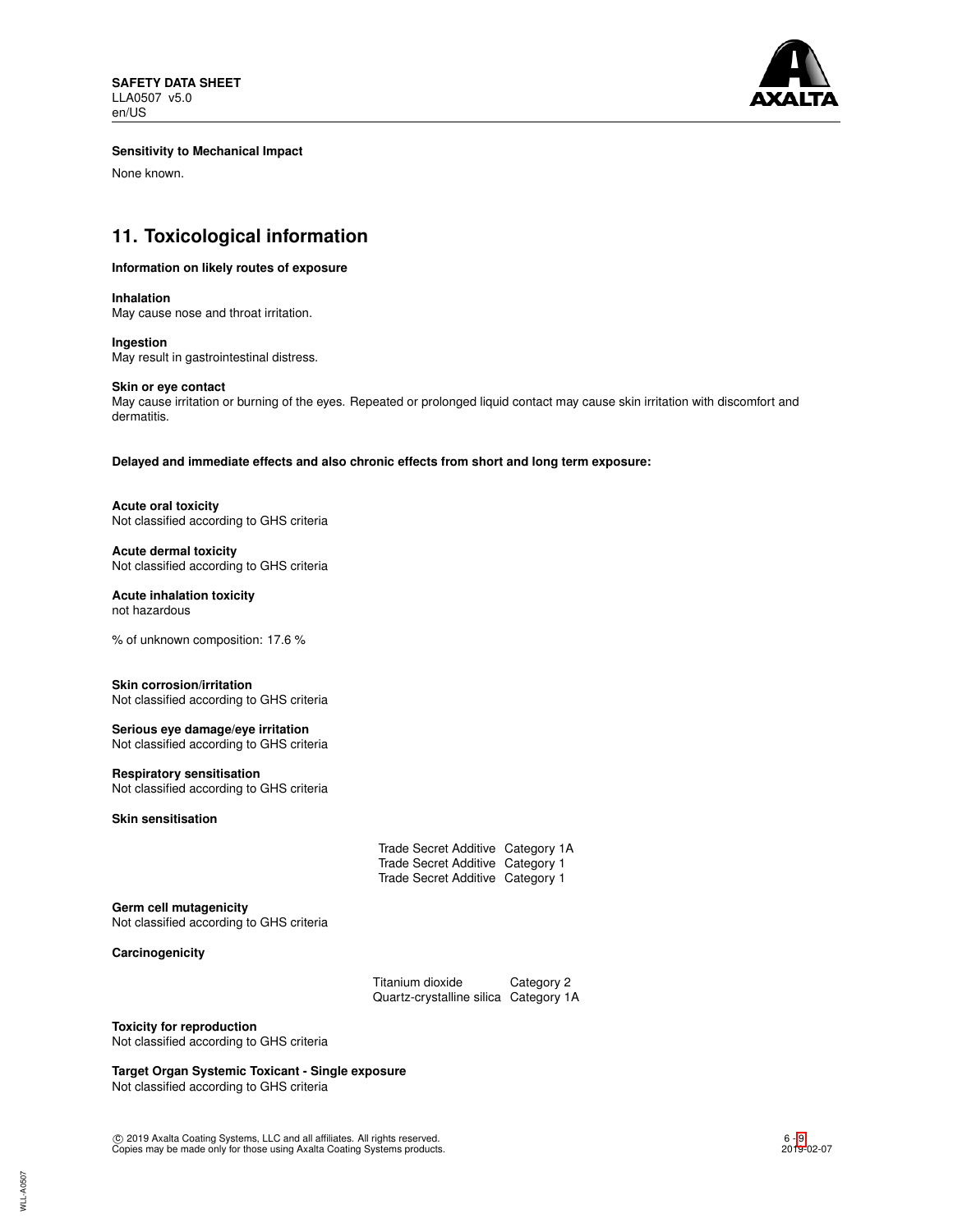

#### **Target Organ Systemic Toxicant - Repeated exposure**

• **Inhalation**

**Respiratory system** Quartz-crystalline silica

**Aspiration toxicity** Not classified according to GHS criteria

**Numerical measures of toxicity (acute toxicity estimation (ATE),etc. )** No information available.

**Symptoms related to the physical, chemical and toxicological characteristics** No information available.

**Whether the hazardous chemical is listed by NTP, IARC or OSHA**

| Titanium dioxide                 | <b>IARC 2B</b> |
|----------------------------------|----------------|
| Quartz-crystalline silica IARC 1 |                |

# **12. Ecological information**

There are no data available on the product itself. The product should not be allowed to enter drains or watercourses.

## **13. Disposal considerations**

## **Waste Disposal Method**

Do not allow material to contaminate ground water systems. Incinerate or otherwise dispose of waste material in accordance with Federal, State, Provincial, and local requirements. Do not incinerate in closed containers.

## **14. Transport information**

Not classified as dangerous in the meaning of transport regulations.

**DOT**

Proper shipping name: Not Regulated

The transport information is for bulk shipments. Exceptions may apply for smaller containers.

## **Matters needing attention for transportation**

Confirm that there is no breakage, corrosion, or leakage from the container before shipping. Be sure to prevent damage to cargo by loading so as to avoid falling, dropping, or collapse. Ship in appropriate containers with denotation of the content in accordance with the relevant statutes and rules.

# **15. Regulatory information**

## **TSCA Status**

In compliance with TSCA Inventory requirements for commercial purposes.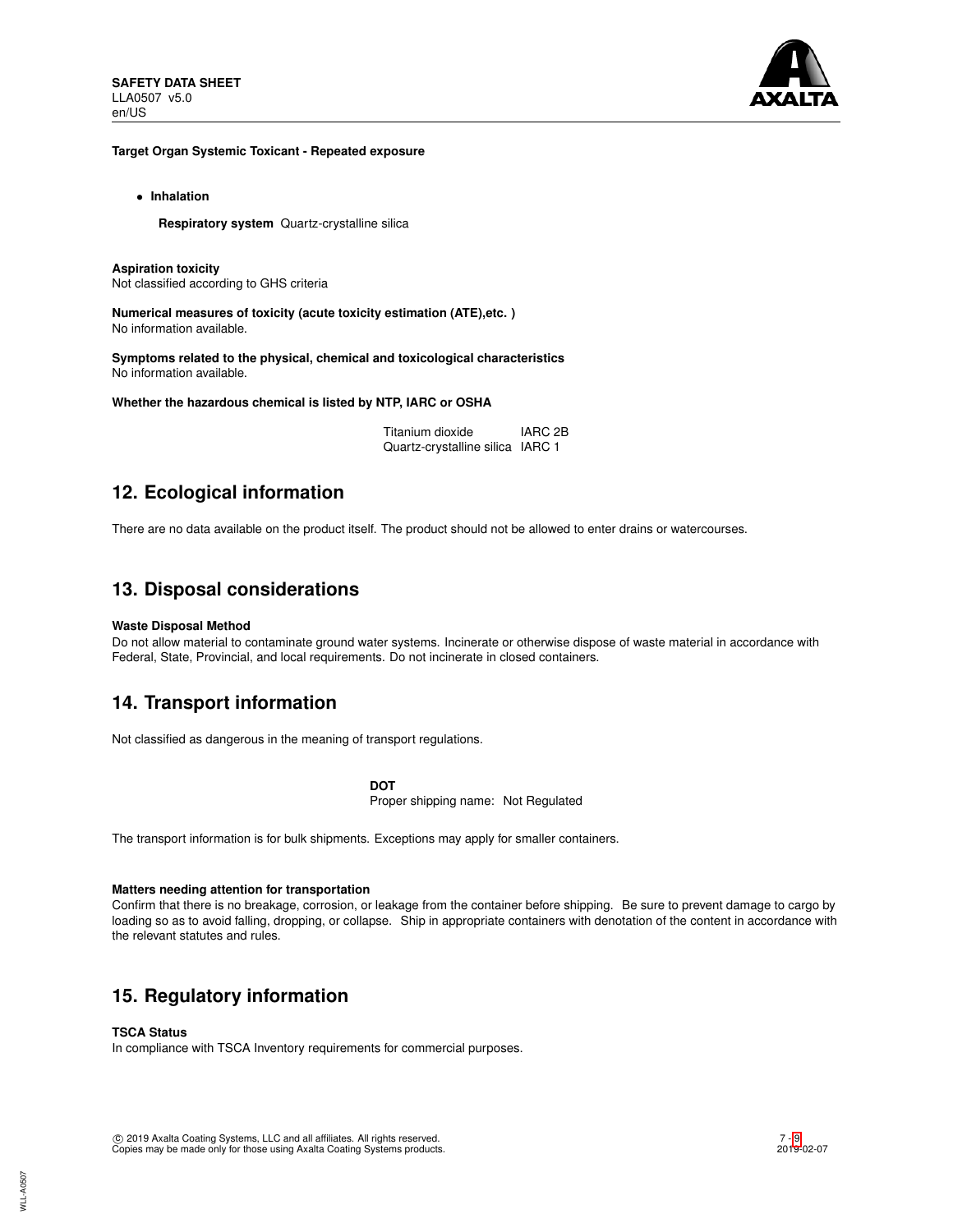

## **DSL Status**

All components of the mixture are listed on the DSL.

## **Photochemical Reactivity**

Non-photochemically reactive

## **Regulatory information**

|                                      |   |         |           | EPCRA —————       |     | CERCLA CAA |     |
|--------------------------------------|---|---------|-----------|-------------------|-----|------------|-----|
| CAS # Ingredient                     |   | 302 TPQ | RQ.       | 311/312           | 313 | RQ(lbs)    | HAP |
| 13463-67-7 Titanium dioxide          | N | NR.     | NR.       | А                 | N   | NR.        | N   |
| 57-55-6 Propylene glycol             | N |         |           | NR NR A,C,F,N,P,R | N   | NR.        | N   |
| 14808-60-7 Quartz-crystalline silica | N | NR.     | <b>NR</b> | A.C               | N   | NR.        | N   |
| - Trade Secret Additive              | N | NR.     | NR.       | A.F               | N   | NR.        | N   |
| - Trade Secret Additive              | N | ΝR      | <b>NR</b> | A.C               | N   | <b>NR</b>  | N   |
| - Trade Secret Additive              | N | ΝR      | <b>NR</b> | A.C               | N   | NR         | N   |

#### **Key:**

| <b>EPCRA</b>                                                         | Emergency Planning and Community Right-to-know Act (aka Title III, SARA)                                                                                                                                                                       |                    |  |
|----------------------------------------------------------------------|------------------------------------------------------------------------------------------------------------------------------------------------------------------------------------------------------------------------------------------------|--------------------|--|
| 302                                                                  | Extremely hazardous substances                                                                                                                                                                                                                 |                    |  |
| $311/312$ Categories $F =$ Fire Hazard                               | $R =$ Reactivity Hazard $C =$ Chronic Hazard<br>P = Pressure Related Hazard                                                                                                                                                                    | $A = Acute$ Hazard |  |
| 313 Information                                                      | Section 313 Supplier Notification - The chemicals listed above with<br>a 'Y' in the 313 column are subject to reporting requirements of<br>Section 313 of the Emergency Planning and Community<br>Right-to-Know act of 1986 and of 40 CFR 372. |                    |  |
| <b>CERCLA</b><br><b>HAP</b><br><b>TPQ</b><br>RQ.<br>NA.<br><b>NR</b> | Comprehensive Emergency Response, Compensation and Liability Act of 1980.<br>Listed as a Clean Air Act Hazardous Air Pollutant.<br>Threshold Planning Quantity.<br><b>Reportable Quantity</b><br>not available<br>not regulated                |                    |  |

## **16. Other information**

The following ratings are based on the criteria of HMISC II. HMIS rating H: 2 F: 1 R: 0

Glossary of Terms:

ACGIH | American Conference of Governmental Industrial Hygienists.<br>
IARC | International Agency for Research on Cancer. IARC | International Agency for Research on Cancer.<br>NTP | National Toxicology Program. National Toxicology Program. OEL Occupational Exposure Limit OSHA Occupational Safety and Health Administration.<br>STEL Short term exposure limit

- Short term exposure limit
- TWA | Time-weighted average.
- PNOR | Particles not otherwise regulated.
- PNOC | Particles not otherwise classified.
- 

NOTE: The list (above) of glossary terms may be modified.

Notice from Axalta Coating Systems :